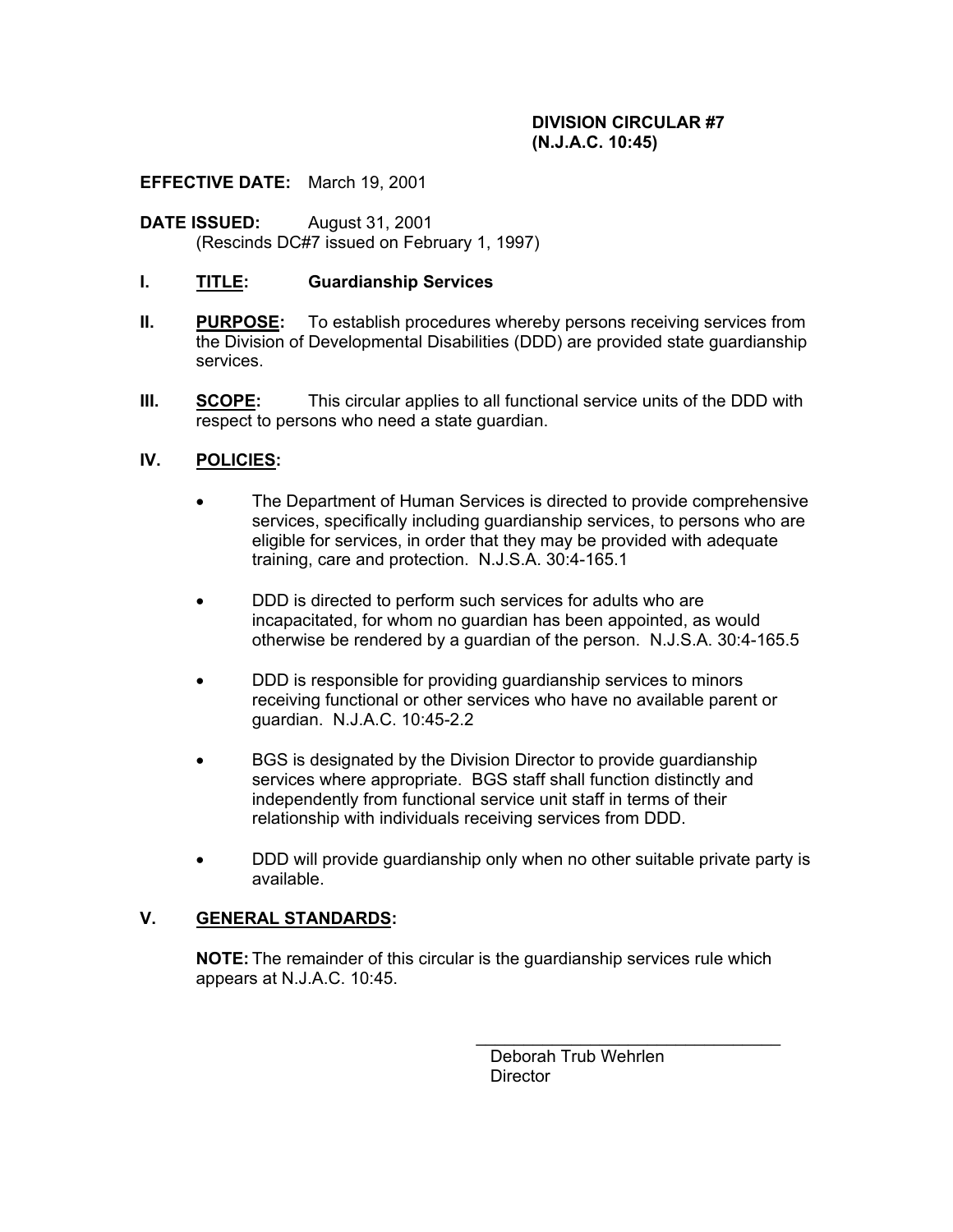#### **SUBCHAPTER 1. GENERAL PROVISIONS**

#### **10:45-1.1 Authority**

- (a) The Department of Human Services is directed to provide comprehensive services, specifically including guardianship services, to eligible developmentally disabled persons, in order that they may be provided with adequate training, care and protection (see N.J.S.A. 30:4-165.1).
- (b) The Division of Developmental Disabilities is directed to perform such services for adults who are incapacitated, for whom no guardian has been appointed, as would otherwise be rendered by a guardian of the person (see N.J.S.A. 30:4-165.5).
- (c) The Commissioner of the Department of Human Services is mandated to make all reasonable and necessary provisions to insure the health, safety, welfare and earliest appropriate release of persons admitted to residential services for the developmentally disabled (see N.J.S.A. 30:4-25.7).
- (d) The Bureau of Guardianship Services within the Division of Developmental Disabilities has been assigned the responsibility of providing guardianship services by the Division Director. Guardianship services are limited to guardianship of the person only and not property.

#### **10:45-1.2 Definitions**

The following words and terms as used in this chapter shall have the following meanings, unless the context clearly indicates otherwise.

"Bureau of Guardianship Services (BGS)" means the unit within the Division of Developmental Disabilities, which has the responsibility and authority to provide guardianship of the person services to individuals in need of such services.

"Commissioner" means the Commissioner of the Department of Human Services.

"Developmental disability" means a severe, chronic disability of a person which: (1) is attributable to a mental or physical impairment or combination of mental or physical impairments; (2) is manifest before age 22; (3) is likely to continue indefinitely; (4) results in substantial functional limitations in three or more of the following areas of major life activity, that is selfcare, receptive and expressive language, learning, mobility, self-direction and capacity for independent living or economic self-sufficiency; and (5) reflects the need for a combination and sequence of special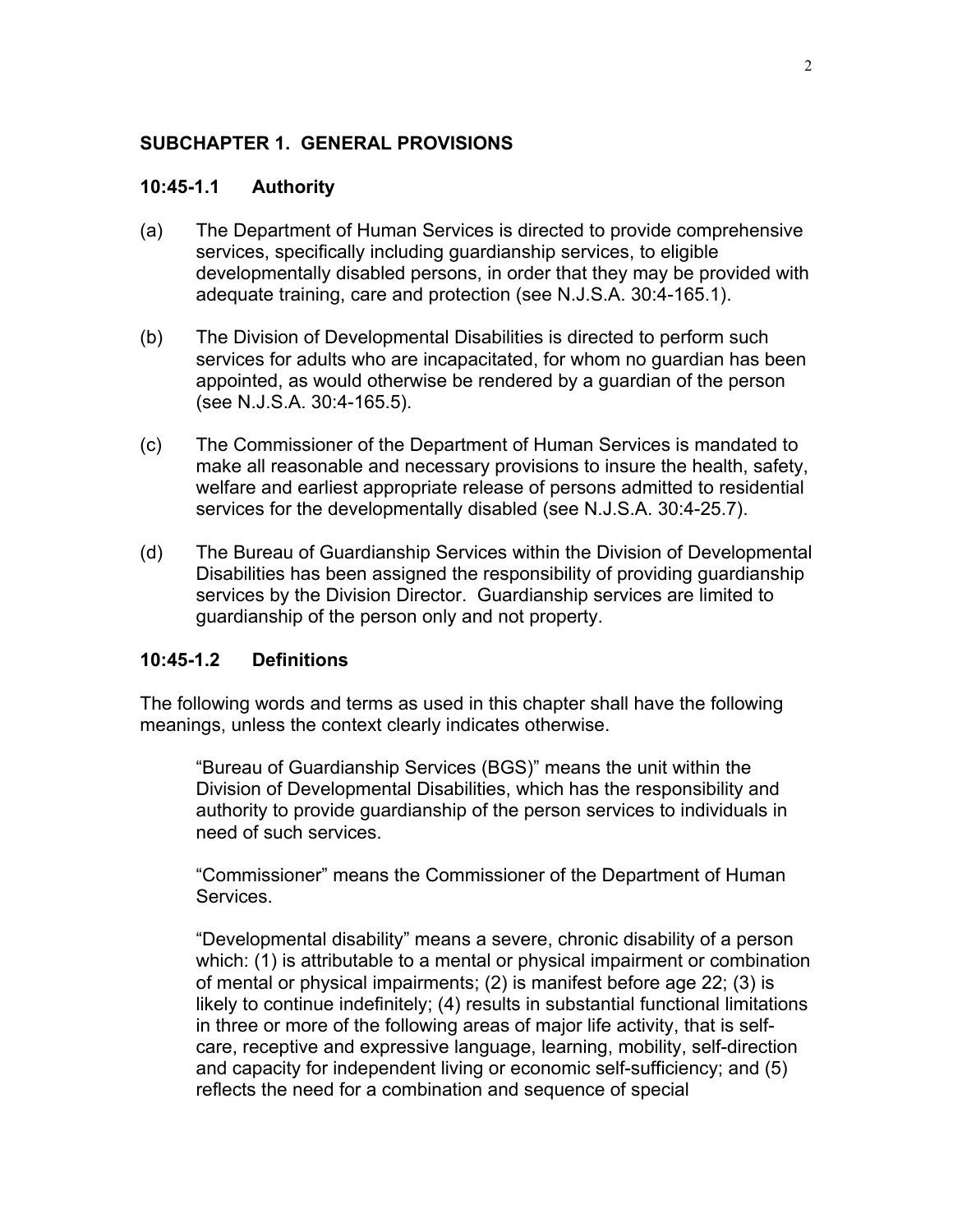interdisciplinary or generic care, treatment or other services which are of life-long or extended duration and are individually planned and coordinated. Developmental disability includes, but is not limited to, severe disabilities attributable to mental retardation, autism, cerebral palsy, epilepsy, spina bifida, and other neurological impairments where the above criteria are met. (See P.L. 1985, c. 145).

"Director" means the Director of the Division of Developmental Disabilities.

"Division" means the Division of Developmental Disabilities.

"Functional or other services" means those services and programs in the Division which are available to provide the persons with developmental disabilities with education, training, rehabilitation, adjustment, treatment, care and protection. Functional or other services shall include residential care, case management, social supervision, and day programming.

"Functional service unit" means any of the following components of the Division: a Developmental Center, a Regional Office of Community **Services** 

"Guardian" means a person or agency appointed by a court of competent jurisdiction or otherwise legally authorized and responsible to act on behalf of a minor or incapacitated adult to assure provision for the health, safety, and welfare of the individual and to protect his or her rights.

"Guardian ad litem" means a person appointed by a court to perform an extremely limited type of guardianship, namely to protect a child's or incapacitated adult's interest during a single instance of some form of court proceedings or litigation.

"Guardianship services" means those services and programs provided by the Division for the purpose of implementing its responsibility toward the individual with developmental disabilities, for whom it is performing the services of guardian of the person.

"Individual Habilitation Plan (IHP)" means a document that provides an evaluation of the capabilities and needs of an individual with developmental disabilities and sets forth clearly defined and measurable goals and behaviorally stated objectives describing an individualized program of care, training, treatment, and therapies designed to attain and/or maintain the physical, social, emotional, educational and vocational functioning of which the individual is presently or potentially capable. Specific contents of an IHP are elaborated in N.J.S.A. 30:6D-11.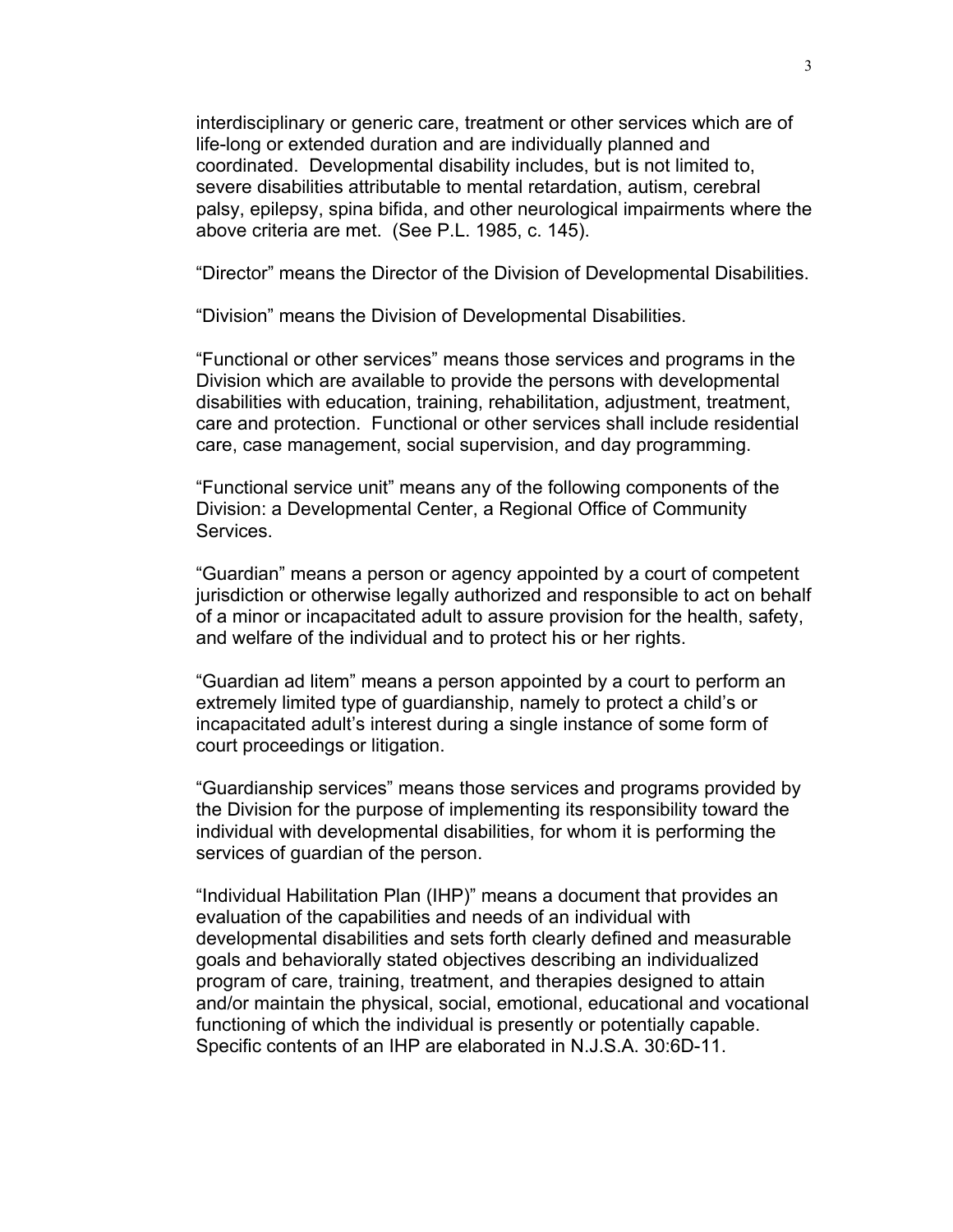"Limited guardian" means a person or agency appointed by a court of competent jurisdiction to make only those decisions for which an incapacitated person has been adjudicated to lack capacity.

"Mental retardation" means a state of significantly subaverage general intellectual functioning existing concurrently with deficits in adaptive behavior and manifested during the developmental period.

# **SUBCHAPTER 2. ELIGIBILITY REQUIREMENTS FOR GUARDIANSHIP SERVICES**

## **10:45-2.1 Eligibility requirements for adults**

- (a) An individual 18 years or older is eligible for guardianship services if he or she is receiving or has been formally determined by the Division to be eligible for functional or other services from the Division and has been:
	- 1. Administratively determined to be in need of guardianship by the administrative head of the functional service unit, based upon an assessment and recommendation of a team of professional staff, and referred to BGS before April 12, 1985;
	- 2. Adjudicated as an incapacitated person by a court of competent jurisdiction and have had BGS appointed by the court as guardian of the person; or
	- 3. Adjudicated as an incapacitated person by a court of competent jurisdiction and has had BGS granted power of attorney by the appointed guardian of the person.
- (b) Notwithstanding the provisions of (a) above, every person receiving guardianship services from BGS without prior judicial review will be reevaluated pursuant to N.J.S.A. 30:4-165.13 to determine whether the need for such services continues and, if so, application shall be made to a court of competent jurisdiction for appointment of a guardian of the person for that person.

#### **10:45-2.2 Eligibility requirements for children**

(a) An individual under the age of 18 years is eligible for guardianship services if he or she is receiving functional or other services from the Division, and: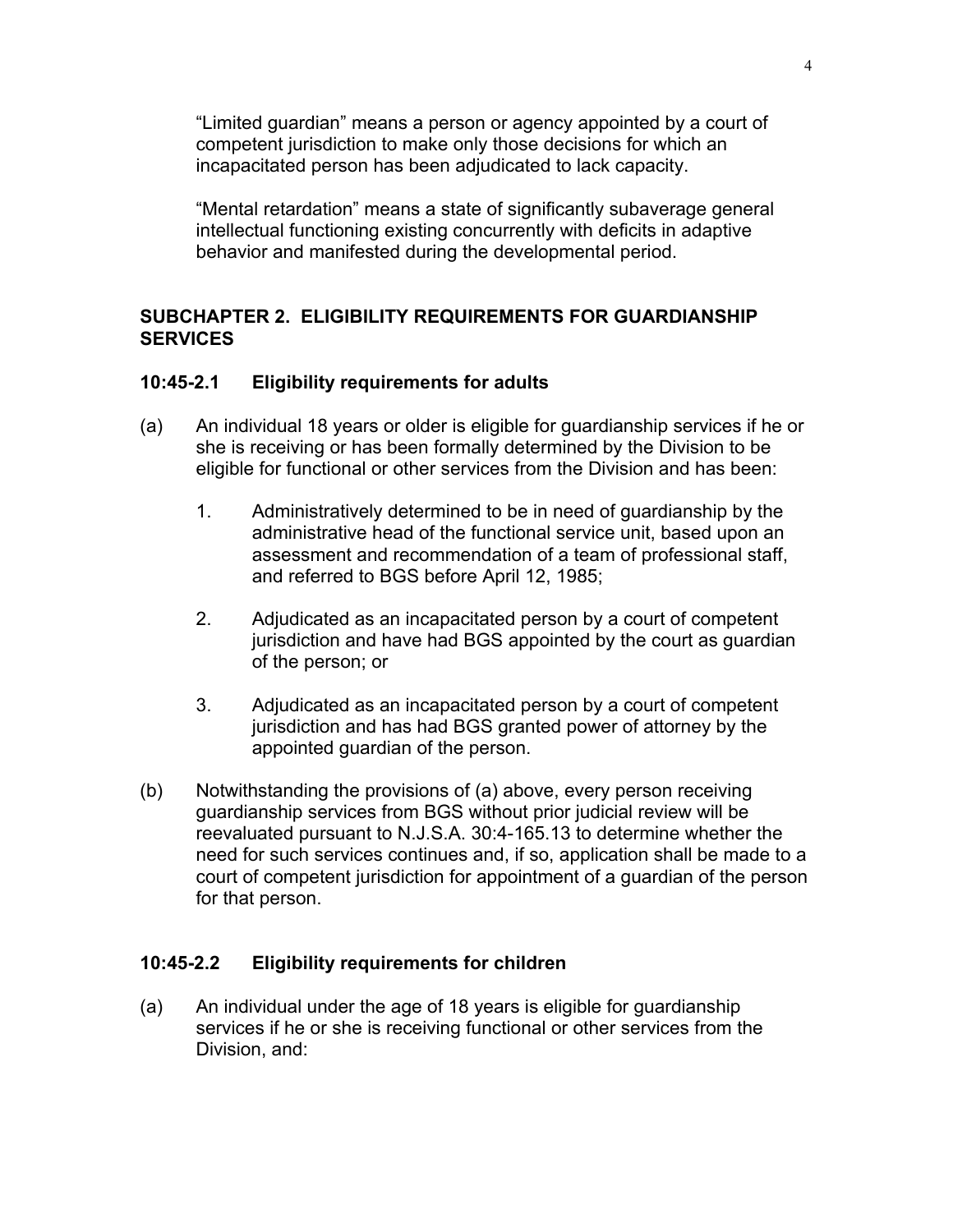- 1. Is without parent or guardian after the requirements of (b)2 below have been satisfied; or
- 2. Has a legal guardian of the person, who has granted a power of attorney to BGS to make personal decisions on behalf of the child.
- (b) In the instance of a child determined eligible for guardianship services where no parent or guardian is deemed available, staff of the functional service unit shall verify such status by:
	- 1. Documentation that the child's legal guardian(s) is (are) deceased and that there are no other relations or close family friends available to serve as guardian; or
	- 2. Documentation that the following efforts to locate the child's guardian(s) have been unsuccessful:
		- i. Notice in the primary language of the guardian, if known, by regular mail and follow-up by certified mail, return receipt requested, to the guardian's last known address, with no response received within 45 days of forwarding the certified letter;
		- ii. Documented inquiry among any known relatives, friends and current or former employers of the guardian(s); and
		- iii. Documented inquiries, unless restricted by law, using the guardian's last known or suspected address, to the local post office, the Division of Motor Vehicles, and any social service and law enforcement agencies known to have had contact with the guardian(s) both in New Jersey and in other states. Failure to receive response to the inquiries within 45 days shall constitute a negative response.
	- 3. The New Jersey Protection and Advocacy, Inc. shall be notified in writing by the BGS within 10 days of initiation, termination or change of guardianship services for a child whose parents are deemed unavailable.

# **SUBCHAPTER 3. CONTINUATION OF ELIGIBILITY FOR GUARDIANSHIP SERVICES**

# **10:45-3.1 Continuation of eligibility for adults**

(a) Eligibility for guardianship services continues for an adult individual as long as: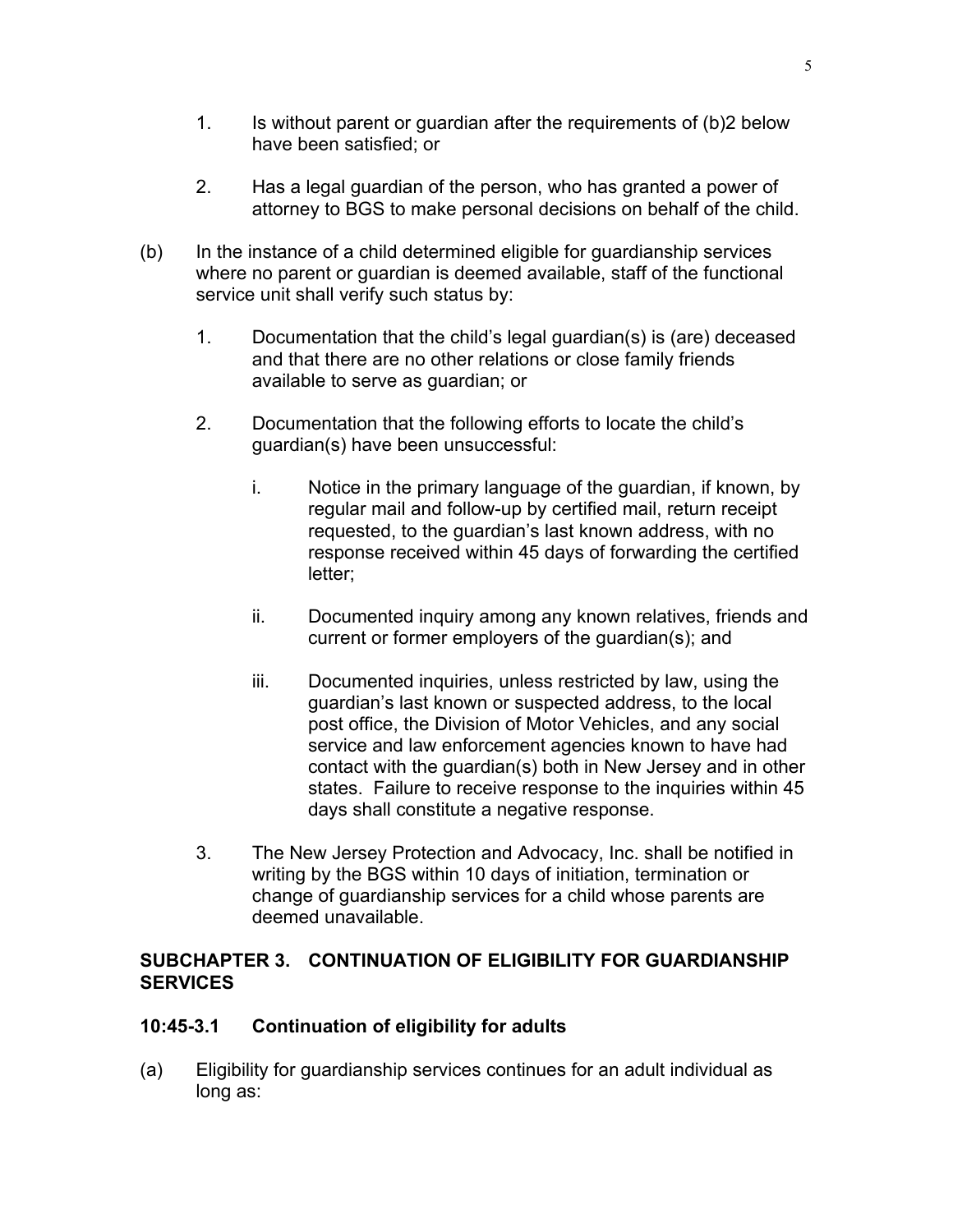- 1. He or she remains a recipient of functional or other services from the Division; and
- 2. None of the following has occurred:
	- i. A court order reversing a previous adjudication of incapacity and appointment of BGS as guardian;
	- ii. In the instance of an individual receiving guardianship services on the basis of determination of need for guardianship prior to April 12, 1985, a change of this status resulting from a review and re-evaluation of the IHP pursuant to N.J.A.C. 10:43; or
	- iii. A revocation of a power of attorney by the guardian, or a lapse of the time specified therein.

#### **10:45-3.2 Continuation of eligibility for children**

- (a) Eligibility for guardianship services continues for a child as long as he or she:
	- 1. Remains a recipient of functional or other services from the Division;
	- 2. Remains under the age of 18 years. Prior to reaching the age of majority, an assessment shall be made as to the continuing need for a guardian as an adult, in accordance with the provisions of N.J.S.A. 30:4-165.4 et seq. and N.J.A.C. 10:43; and
	- 3. Remains without a guardian, or there is a power of attorney still in force designating BGS to act on the child's behalf.
		- i. In the instance of a child previously without a parent or guardian available, when a parent or appointed guardian who had been inaccessible again becomes available to exercise his or her role:
			- (1) If interim guardianship services are provided, guardianship services shall immediately and automatically cease with written notification to the parent or appointed guardian.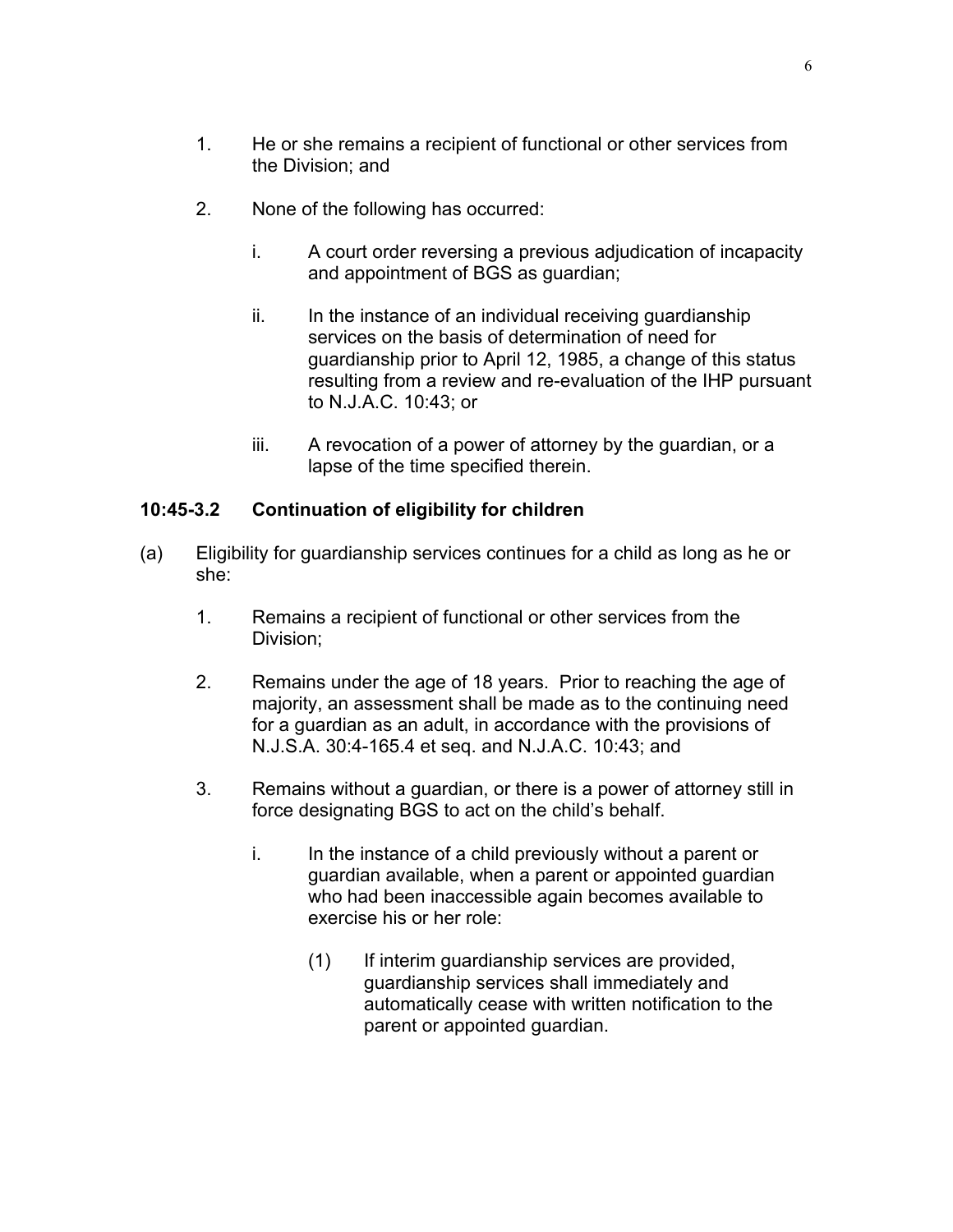- (2) If BGS has been appointed by a court as guardian, a termination or change of guardianship is required by the court.
- (3) In the instance of the return of a parent or a guardian who is deemed by BGS to be unsuitable, BGS shall petition the court of competent jurisdiction for termination of the parent guardianship rights.
- (4) If a power of attorney lapses or is revoked, BGS shall discontinue services as of the applicable date.
- (b) A referral to the courts for appointment of a guardian shall be made within one year of the initiation of BGS guardianship services.

## **SUBCHAPTER 4. ROLE AND RESPONSIBILITIES OF BUREAU OF GUARDIANSHIP SERVICES**

## **10:45-4.1 Distinct role of BGS staff**

- (a) BGS staff shall function distinctly and independently from functional service units in terms of their interrelation with individuals receiving services from the Division.
- (b) BGS staff shall focus exclusively on the following:
	- 1. Protective services;
	- 2. Safeguarding individual rights;
	- 3. Substitute decision-making;
	- 4. Advocacy on behalf of the individual; and
	- 5. Maximizing the individual's self-determination.

#### **10:45-4.2 Functions and duties of BGS staff**

- (a) In order to exercise their role and responsibilities, for all individuals receiving guardianship services, BGS staff shall be knowledgeable and informed about individual status, program and progress by means of the following:
	- 1. Direct contact: Individuals served should be visited at least annually, more often as necessary;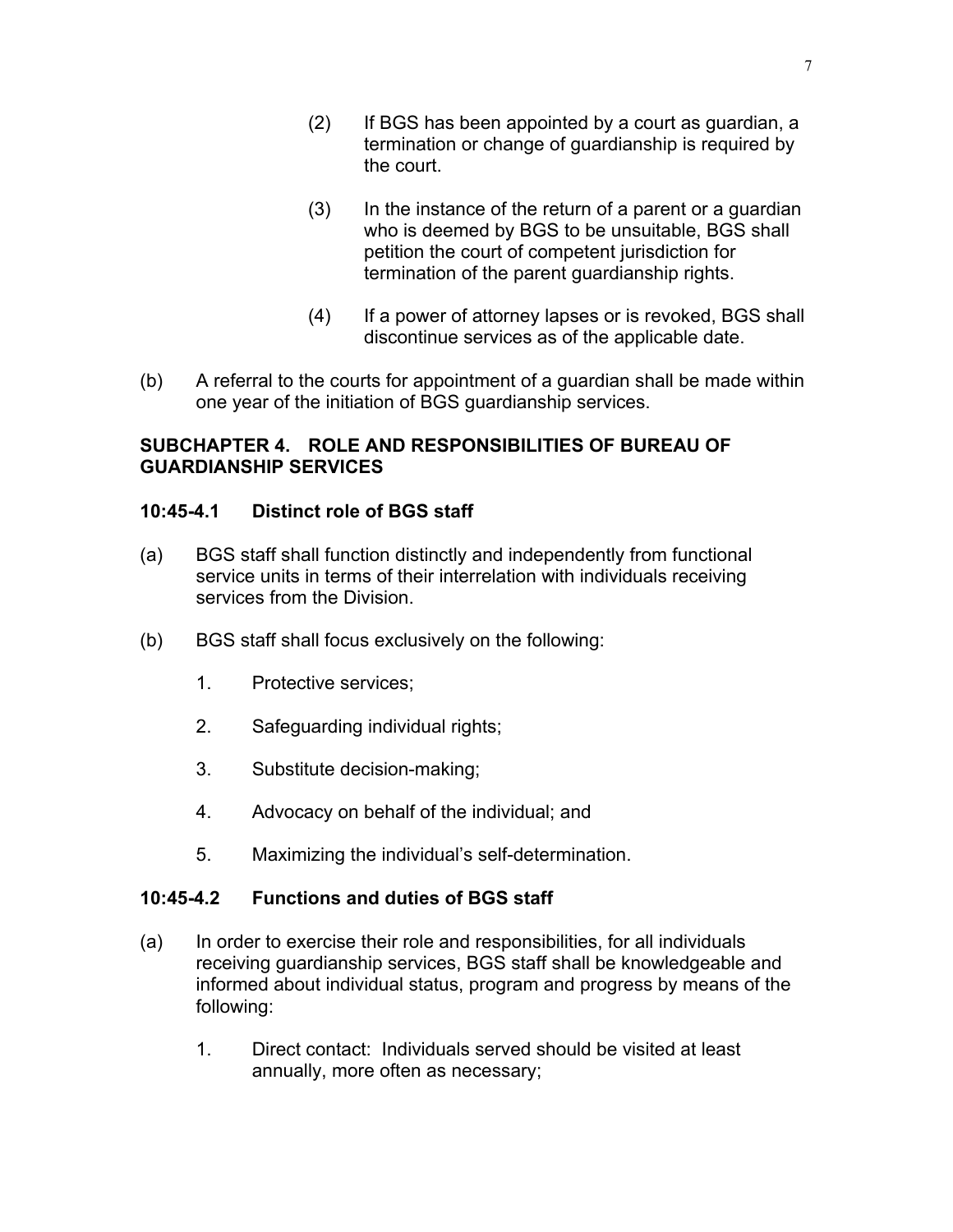- 2. Interviews with staff, service providers, relatives and other involved parties;
- 3. Participation at case conferences, individual habilitation plan sessions and other meetings when feasible;
- 4. Review of records; or
- 5. Utilization of any other appropriate source of information.
- (b) BGS staff shall be responsible to advocate for individuals served in areas including, but not limited to:
	- 1. Placement in the least restrictive environment;
	- 2. Programs and services appropriate to individual needs;
	- 3. The exercise of individual rights; and
	- 4. Self-advocacy.
- (c) BGS staff may give or withhold consent for proposed medical or dental procedures and behavior modification involving the use of Level III techniques as defined in "Levels of aversiveness" at N.J.A.C. 10:41-4.3 Such consent shall be premised upon:
	- 1. Adequate information regarding the procedure, the risks involved, anticipated benefits, the possible alternatives and any experimental or irreversible aspects of the proposed procedure. (A second opinion may be requested.); and
	- 2. Freedom from coercion by other parties.
- (d) BGS staff may give or withhold consent for access to client records, release of confidential information and/or photographing individuals served consistent with the requirements of N.J.S.A. 30:4-23.4 governing confidentiality of client records.
- (e) BGS staff may give or withhold approval for major changes of program or transfers.
- (f) BGS staff my give or withhold approval of the IHP.
- (g) Consent or approval as provided for in (c) through (f) above may be withheld if there is basis for an informed judgment by BGS staff that what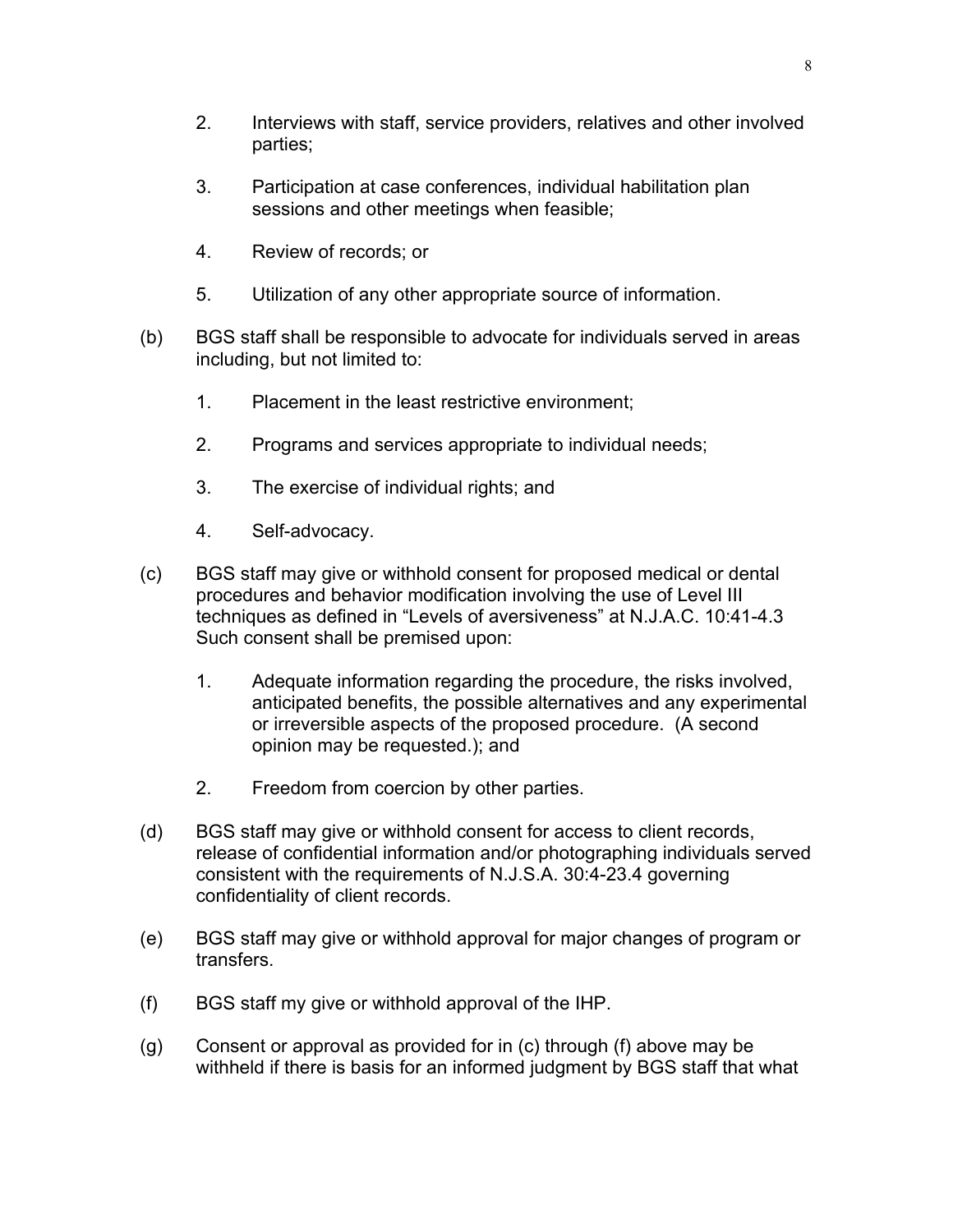has been proposed would not be in the individual's best interest or that the potential risks involved would outweigh any anticipated benefit.

- (h) BGS staff shall make surrogate decisions on behalf of individuals receiving guardianship services, as delineated above under (c) through (f), only within the following parameters:
	- 1. If the individual is receiving guardianship services on the basis of an administrative determination and referral to BGS prior to April 12, 1985, and no court review has yet transpired, the Individual Habilitation Plan developed in accordance with the provisions of N.J.S.A. 30:6D-10 shall include content addressing the individual's capacity to make decisions. BGS staff, in the course of providing guardianship services, shall give due consideration to the conclusions delineated in the most recent Individual Habilitation Plan relative to the individual's decision-making abilities.
	- 2. If the individual has been adjudicated as an incapacitated person by a court of competent jurisdiction, BGS staff shall make decisions on the person's behalf in accordance with the provisions of the court order appointing BGS as guardian of the person.
- (i) With respect to the decisions described under (c) through (f) above, BGS staff shall ascertain and consider those characteristics which define personal uniqueness and individuality, including, but not limited to, likes, dislikes, hopes, aspirations and fears. Moreover, BGS shall encourage the individual to express preferences and to participate in decision-making to the extent of his or her capability. Special care should be taken to ascertain the feelings of the individual whenever possible before making a decision.

# **10:45-4.3 Duty to inform**

Functional service unit staff shall inform BGS staff promptly and comprehensively regarding any significant life events, proposed program changes, or incidents involving individuals being served by BGS.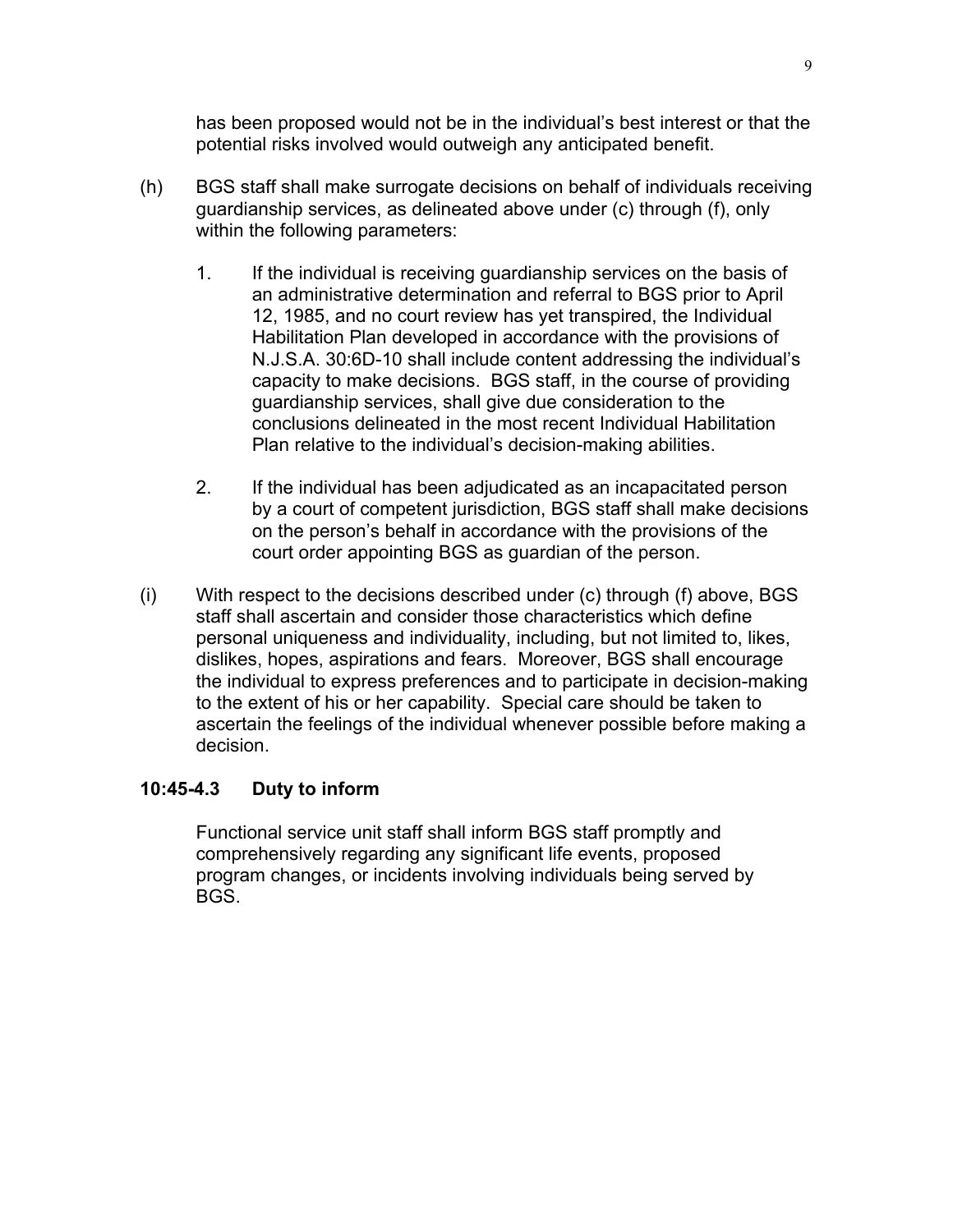# **SUBCHAPTER 5. LIMITATIONS OF AUTHORITY BUREAU OF GUARDIANSHIP SERVICES**

# **10:45-5.1 Guardianship of person**

The responsibility and authority of BGS shall be restricted to guardianship of the person only, and not of property, pursuant to N.J.S.A. 30:4-165.12. BGS' role as provider of guardianship of the person services shall be exercised according to the guidelines and within the parameters described above under N.J.A.C. 10:45-4.2 (h) and (i).

# **10:45-5.2 Procedures requiring court approval**

- (a) In accord with N.J.S.A. 30:6D-5(a), BGS staff shall not consent to the following procedures but may, with the approval of the Chief of the Bureau, refer the matter to a court of competent jurisdiction for appointment of a guardian ad litem:
	- 1. Shock treatment;
	- 2. Psychosurgery;
	- 3. Sterilization; or
	- 4. Medical, behavioral or pharmacological research as experimentation.

## **10:45-5.3 Guardianship services for a child whose parent or guardian is deemed unavailable**

- (a) Guardianship services initiated on the basis of the procedures delineated in N.J.A.C. 10:45-2.2(b) may be provided on an interim basis for a maximum of one year without judicial appointment.
- (b) No later than 10 months after the commencement of guardianship services, petition shall be made to a court of competent jurisdiction pursuant to N.J.S.A. 30:4-165.1 et seq. for the appointment of a guardian, unless the parent(s) or appointed guardian shall have reassumed their role under the provision of N.J.A.C. 10:45-3.2(a)3i.
- (c) During the course of providing interim guardianship services, BGS shall render consent in certain critical areas of decision-making only after an administrative review procedure shall have been conducted.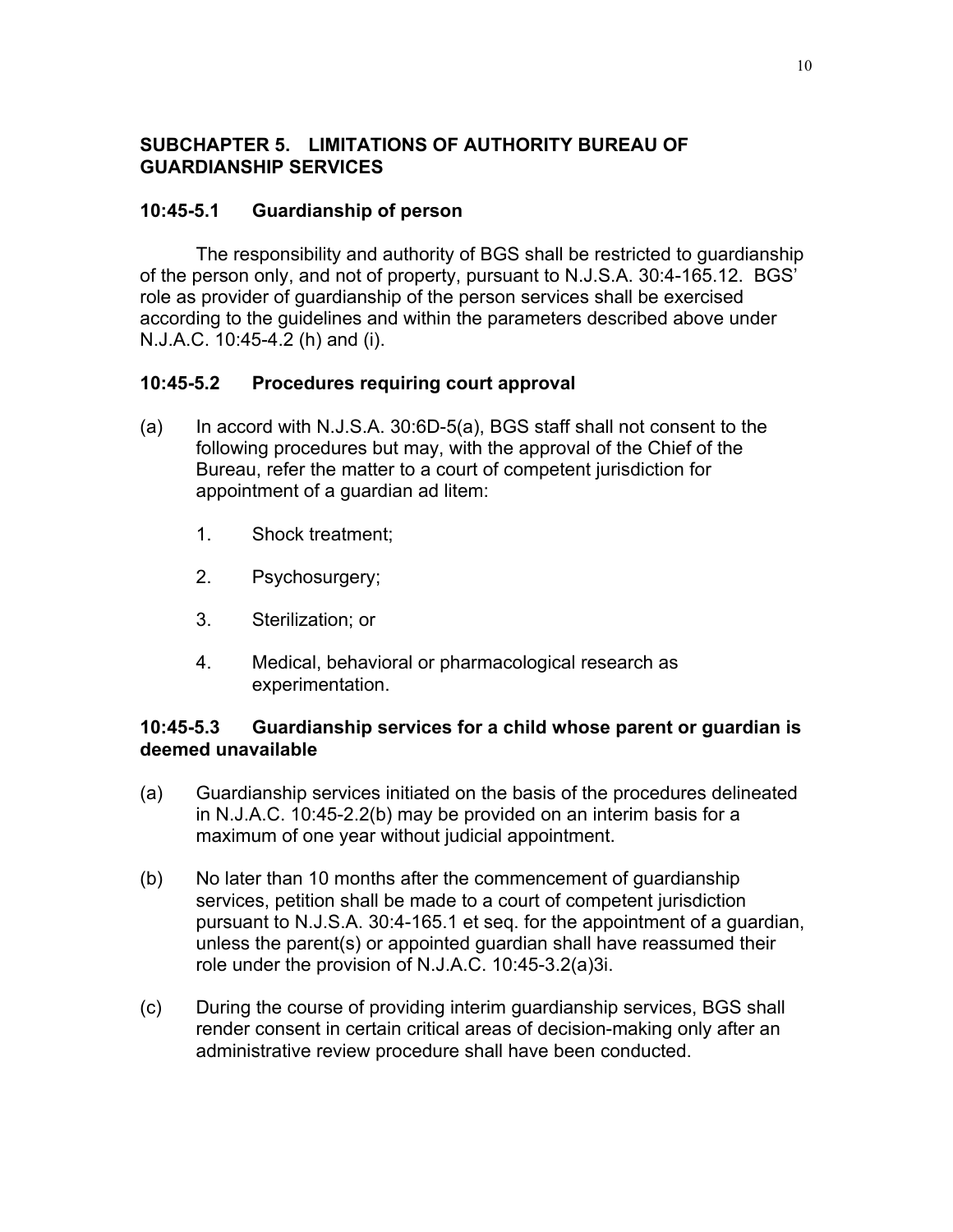- 1. Critical areas of decision-making requiring administrative review shall include the following:
	- i. A transfer which involves a change of the individual's place of residence;
	- ii. A medical procedure which entails major, irrevocable consequences including, but not limited to, amputation of a limb, abortion, removal or transplant of a vital organ; and
	- iii. A major change in the individual's IHP, including but not limited to implementation of a behavior modification program involving the use of Level III techniques as defined in "Levels of aversiveness" at N.J.A.C. 10:41-4.3.
- 2. When the need for consent in a critical area of decision-making arises, BGS staff shall renew attempts to locate the child's parent(s), unless the child is orphaned. The extent and time-frame for these efforts shall be proportionate to the emergent nature of the situation, but shall be documented. Within one working day of reaching conclusion that the parent(s) is/are unavailable, the matter shall be referred to the Chief of BGS at which time notice shall be given to the New Jersey Protection and Advocacy, Inc.
- 3. Within one working day of receipt of the referral, the Chief, BGS, shall request assignment of an Administrative Review Officer by the Director. The Administrative Review Officer shall not have any role of responsibility in a functional service unit of the Division.
- 4. The Administrative Review Officer shall arrange and schedule an administrative review as soon as possible, but no later than eight working days after his/her designation.
	- i. Participants shall be a representative of the New Jersey Protection and Advocacy, Inc., a representative of BGS and, at their option, witnesses for either party.
	- ii. The representatives of BGS shall present evidence relating to the unavailability of the parent(s) and the appropriateness of the proposed decision in the best interests of the child.
	- iii. The representatives of the New Jersey Protection and Advocacy, Inc., shall define that office's position, either of concurrence or disagreement with the proposed action of BGS. In either case, the basis for the New Jersey Protection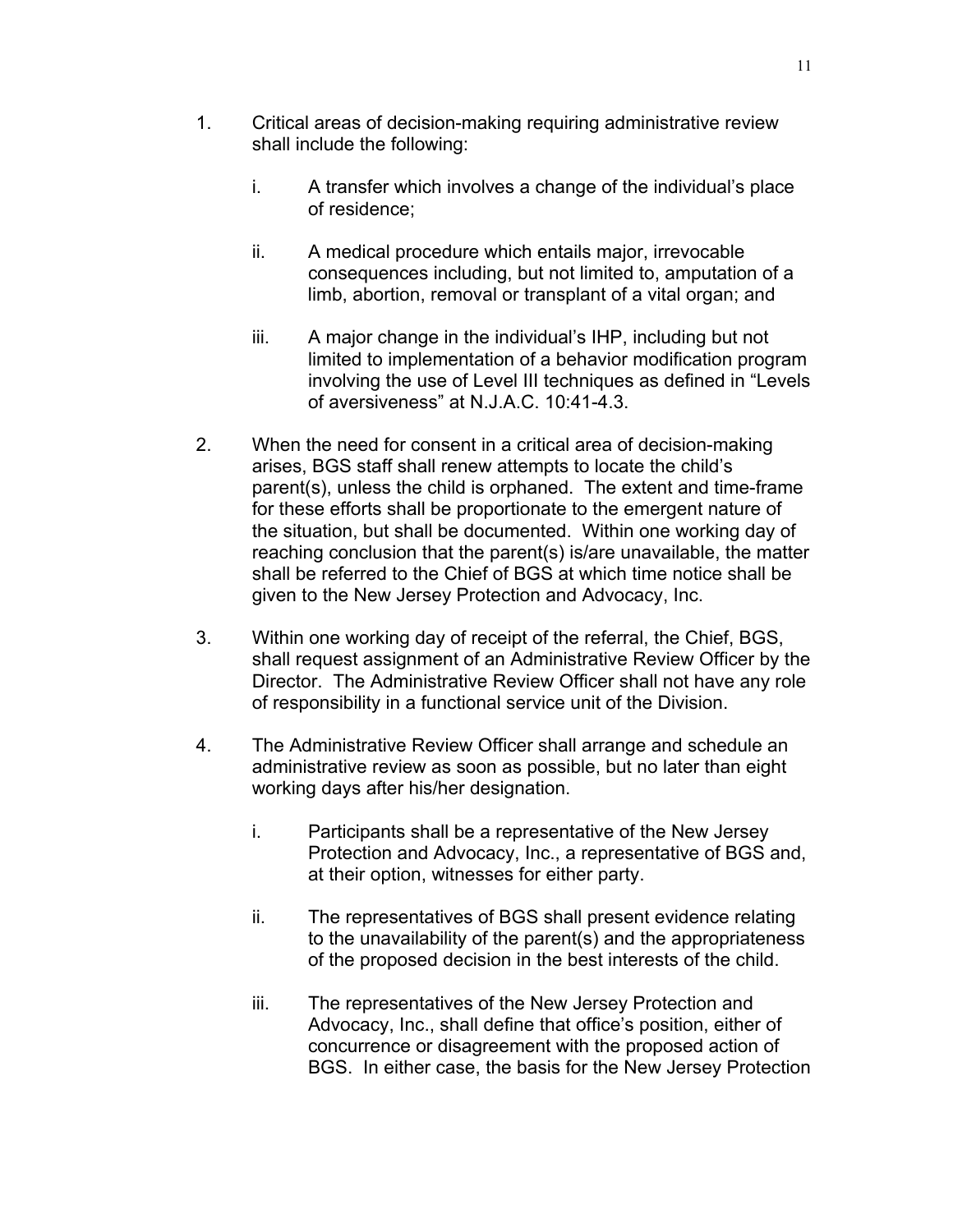and Advocacy, Inc.'s position regarding the issue shall also be defined and supported by evidence where appropriate.

- iv. After hearing the evidence presented by both parties, the Administrative Review Officer shall render a final decision either to uphold or to reverse the proposed decision of BGS. The final decision shall be based upon clear and convincing evidence. The final decision shall be communicated to the New Jersey Protection and Advocacy, Inc. and BGS, in writing, no later that five working days after the hearing. The final decision shall clearly articulate the positions of the parties, what evidence was presented and considered, and how the determination was reached.
- v. A tape recording of the Administrative Review shall be maintained by the Administrative Review Officer for a minimum period of one year.
- 5. In any situation of extreme medical emergency, where any delay of decision-making on behalf of the child would pose a serious threat to the child's life or health, BGS shall render a decision without an administrative review. The existence of an extreme medical emergency must be certified in writing by a licensed physician. The physician's certification shall be maintained in the child's client record.
- 6. The New Jersey Protection and Advocacy, Inc. shall be informed of the decision of BGS to (c)5 above as soon as possible.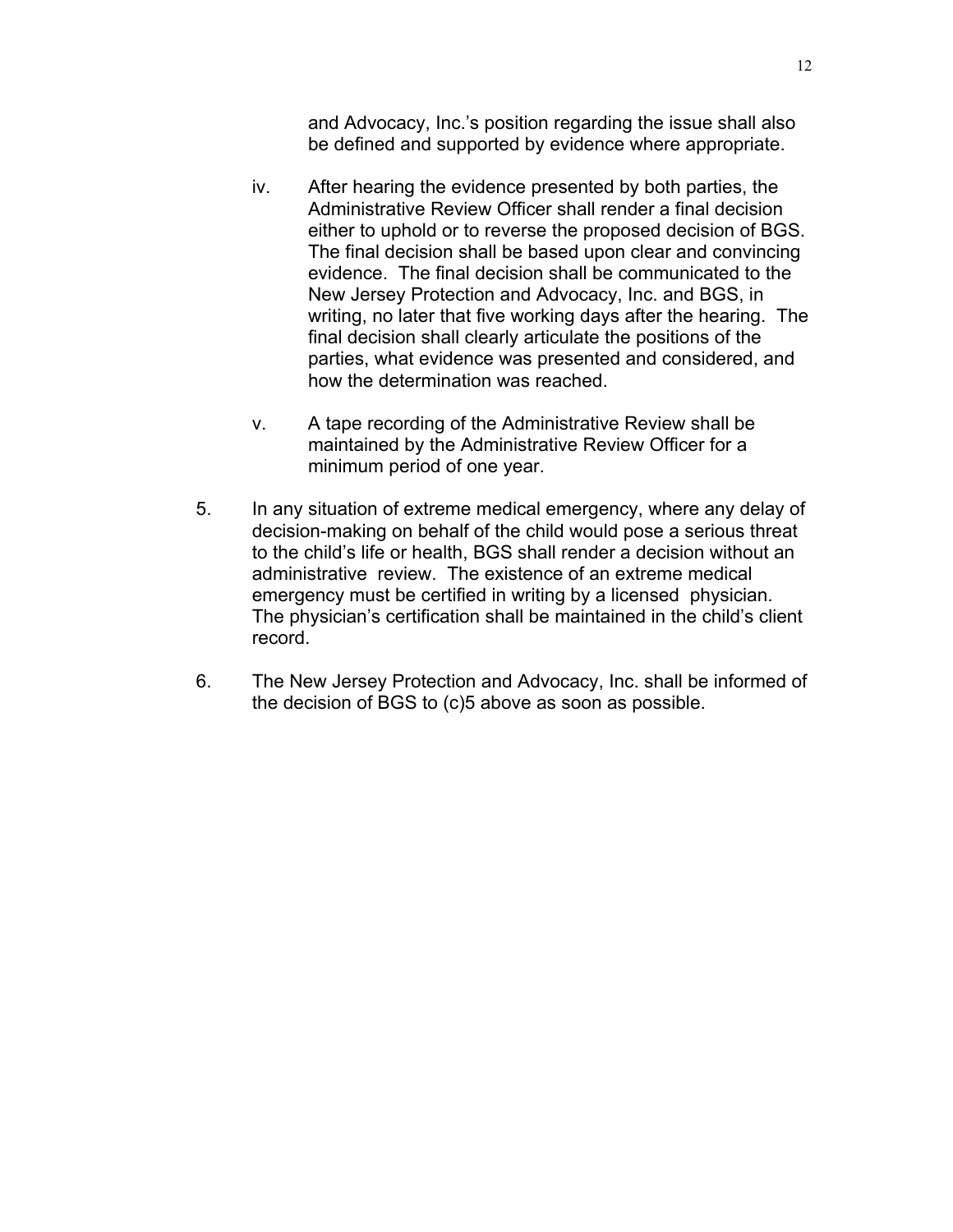## **APPENDIX**

# A. **Referral Package**

When a referral to BGS is appropriate, the functional service unit shall forward the following referral material to the appropriate BGS Regional Office:

- 1. A completed referral form: BGS #10;
- 2. As applicable, the completed power of attorney document or the documentation as to the unavailability of a guardian;
- 3. The most recent psychological evaluation, as well as any other clinical evaluations;
- 4. Available social data and/or social history; and
- 5. The current IHP.

# B. **BGS offices assigned to receive referrals for guardianship services**

- 1. As indicated in Division Circular #6, an individual assessed for the first time to be mentally incompetent and in need of a guardian should be referred to the Chief, BGS.
- 2. An adult or minor for whom guardianship services are requested on the basis of a power of attorney or documentation that a minor has no available guardian should be referred to the BGS Regional Office indicated in the following chart:

| <b>BGS REGIONAL OFFICE</b> | <b>COMMUNITY SERVICES</b>                                                                             | <b>DEVELOPMENTAL CENTERS</b>                         |
|----------------------------|-------------------------------------------------------------------------------------------------------|------------------------------------------------------|
| <b>NORTHERN</b>            | <b>BERGEN, ESSEX, HUDSON,</b><br><b>PASSAIC, MORRIS, SUSSEX.</b><br><b>UNION, WARREN</b>              | <b>NORTH JERSEY, WOODBRIDGE</b><br><b>GREENBROOK</b> |
| <b>CENTRAL</b>             | <b>BURLINGTON, OCEAN</b><br><b>HUNTERDON, MERCER</b><br><b>MIDDLESEX, MONMOUTH</b><br><b>SOMERSET</b> | <b>HUNTERDON, NEW LISBON.</b>                        |
| <b>SOUTHERN</b>            | ATLANTIC, CAMDEN, CAPE<br><b>MAY, CUMBERLAND,</b><br><b>GLOUCESTER, SALEM</b>                         | <b>VINELAND, WOODBINE</b>                            |

3. An adult or minor in a private residential facility under Purchase of Care, for whom guardianship services are requested should be referred to the BGS Regional Office assigned responsibility for the private residential facility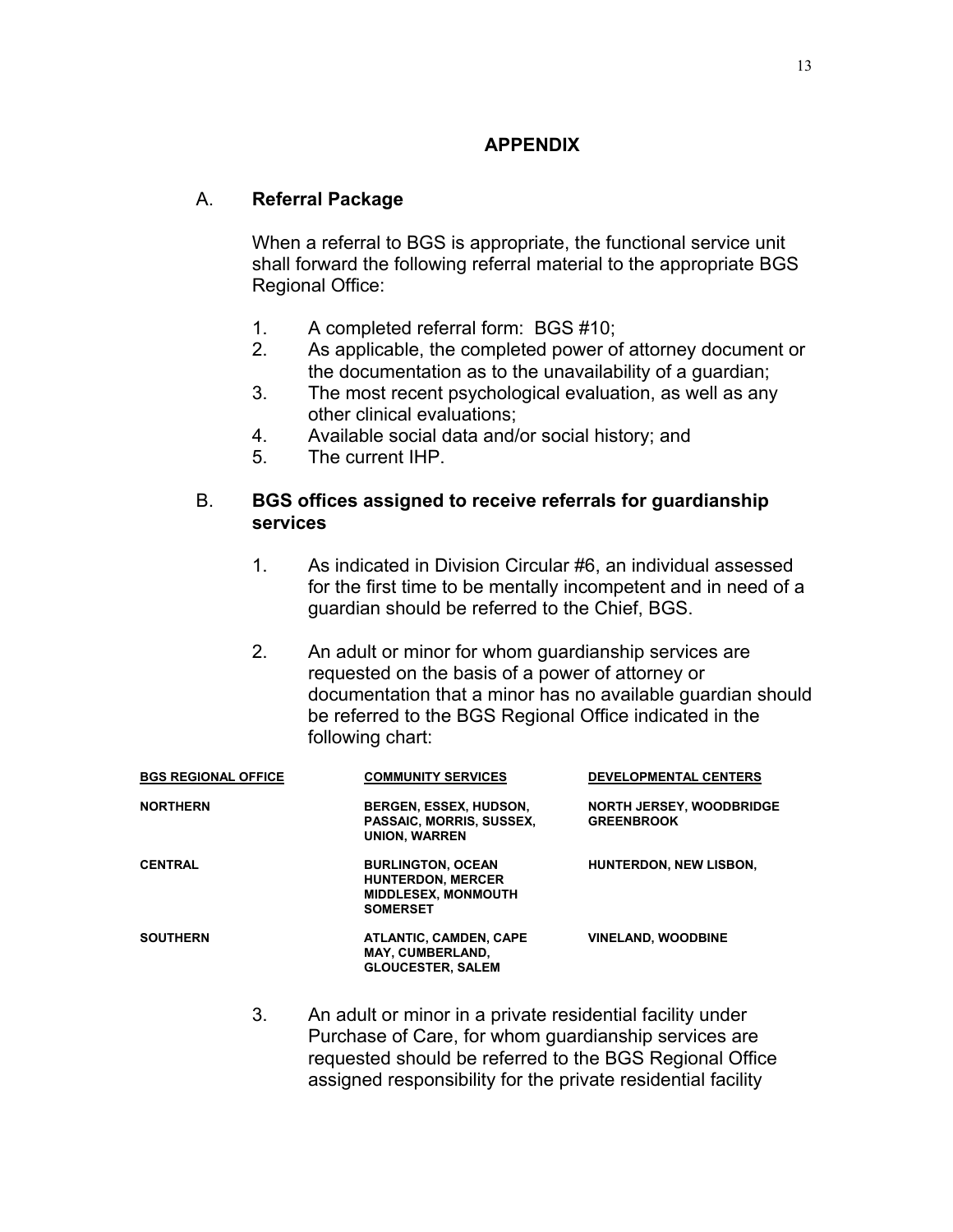where there is a power of attorney document or documentation that a minor has no available guardian.

- C. BGS Staff shall the responsibility and authority to:
	- 1. Review the adequacy of services provided;
	- 2. Communicate with interested parties especially parents, regarding the status, needs and wishes of the individuals.
	- 3. Provide or withhold consent for elective medical or dental procedures which require specific authorization, as well as the general consent sufficient for routine medical or dental care;
	- 4. Provide or withhold consent for the use of Level III aversives in a behavior modification program;
	- 5. Provide or withhold consent for the release of records or other confidential information and for the publication or photographs, newspaper articles, books, etc., which identify the individual;
	- 6. Provide or withhold consent for the use of psychotropic medication as part of an ongoing treatment plan to address maladaptive behavior;
	- 7. Approve or withhold approval for trips and other absences which involve at least one overnight. General permissions may be granted for recurring overnight absences with parents or other approved individuals;
	- 8. Approve, disapprove or restrict visits and vacations;
	- 9. Agree or disagree with the content of the IHP as well as substantive changes to the IHP.
- D. Functional Services
	- 1. Staff of functional service components shall be responsible for:
		- a. Advising BGS within one working day of the following developments regarding an individual: